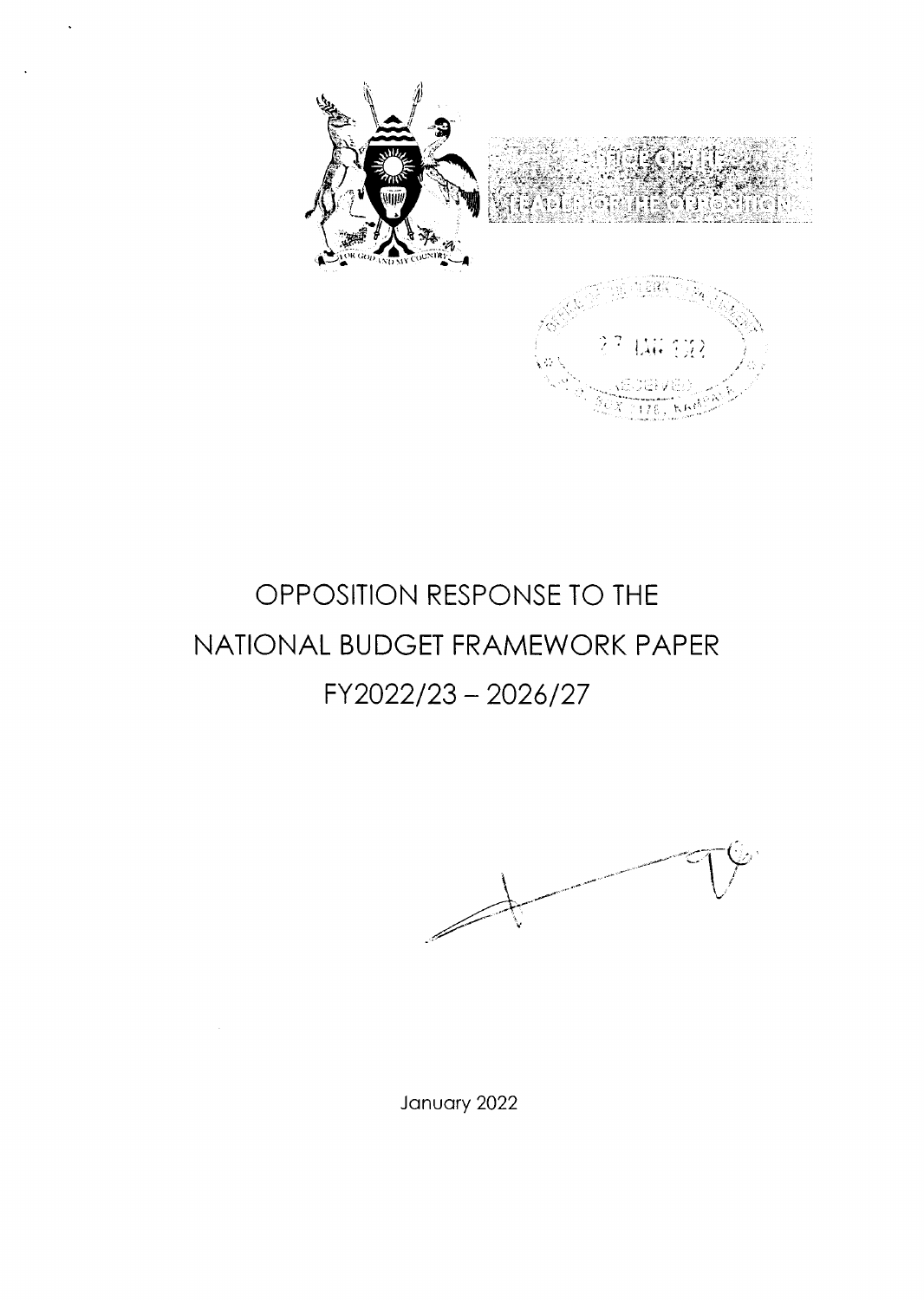### I.O INTRODUCTION

This response to the Notionol Budget Fromework Poper FY2022123-2026127 is in occordonce with Section 6E(2) ond (4) of the Administrotion of Porlioment (Amendment) Act, 2006 os well os Rule 53 of the Rules of Procedure.

#### <sup>I</sup>.l Overview

The economy of Uganda has outstanding economic challenges that were compounded by COVID-19 pandemic. The country is debt ladened and its government hos to rely on borrowing so os to meet its expenditures. lts debt position is worsened by ineffective ond inefficient operotions of government.

As o consequence, the citizenry is foced with excessive costs of living porticulorly in occessing heolth core, educotion, fuel, housing ond food omong others on occount of o decimolly reguloted free morket economy. The situation is further deteriorated by the reserved entrenchment of multiparty dispensotion. lnsteod of ensuring peoceful ond foir elections, security forces ore engoged in protecting o potronoge system ond ossocioted expenses in espionoge. The brutol octions of security forces creote negotive publicity, deter investment ond socio-economic development.

Relotedly the country is engoged in militory odventures onchored on show of prowess rother thon focusing peoceful neighborhood. An opprooch hinged on diplomotic relotions ond diologues would leod to cost effective regionol security interventions. Otherwise, security spending continues to constrain fiscal spoce for development priorities. For instonce, the operotions of the UPDF in the Democrotic Republic of Congo cost over UGX 249 million per doyt. This is sufficient to meet rehabilitation costs of over 20 schools. Access to quality educotion ond other sociol services is the foundotion of humon copitol development in the country.

This response highlights structural areas that require urgent attention to ensure effective ond efficient utilisotion of public resources.

### 2.0 STRUCTURING OF BUDGET FRAMEWORK PAPER

#### 2.1 Uncleor Fiscol Regime

While it hos been projected thot domestic revenue will rise by UGX 3.09 trillion from UGX 22.42 trillion in FY2021/22 to UGX 25.51 trillion in next FY2022/23, the fromework poper is short of detoiling how the odditionol revenue will be reolized. lt is silent on the tox meosures ond whot will occrue from them. This

<sup>&</sup>lt;sup>1</sup> Ministry of Defence and Veteran Affairs, 2022. Presentation to the Defence and Internal Affairs Porliomentory Committee on lhe Ministry of Defence ond Veteron Affoirs Budget Fromework Poper FY2022/23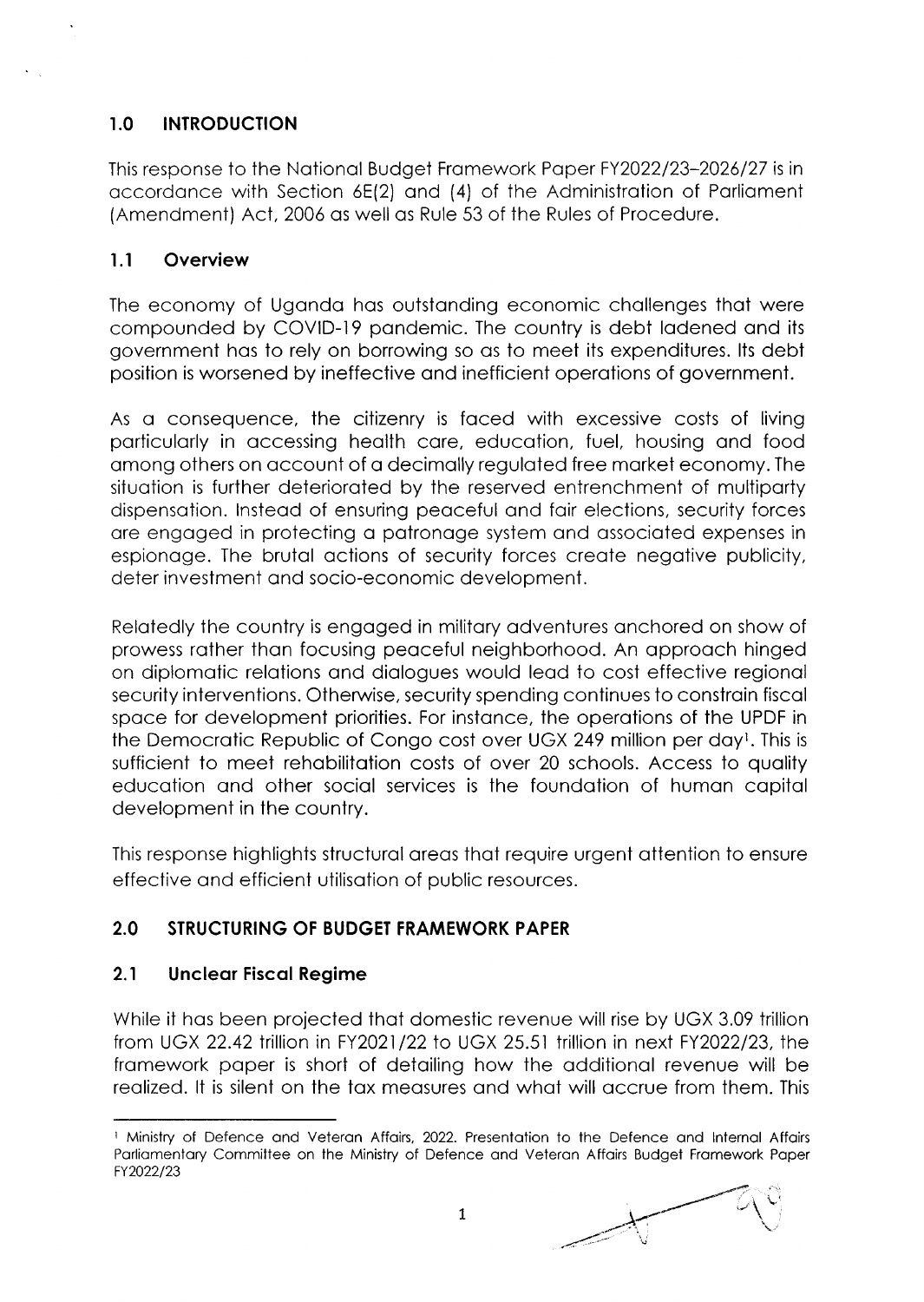has for years been a gap in the budget framework and needs to be addressed urgently. Otherwise, Parliament approves additional resource without interrogating how it will be realized.

In each budget framework paper, government should highlight the tax measures that are being considered for the subsequent financial year and how much funds will accrue from them.

#### $2.2$ **Budget Cuts**

The Opposition notes that the proposal of dealing away with wasteful expenditures advanced in the Minority report on annual budget estimates for FY2020/21 has been adopted by government. However, concern arises from the way it is been done.

It is disturbing to note that budgets cuts amounting to UGX 1.05 trillion are proposed and at the same time unfunded priorities amounting to UGX 2.62 trillion are presented in the budget framework paper.

More still the votes whose budgets were fronted for cuts are presented with far higher budget deficits. The cuts have also not been rationalised to meet critical interventions flagged in the budget framework paper. For instance, the Parish Development Model fronted as a game changer in economic recovery requires UGX 1 trillion. However, it benefited partial allocations of UGX 465 billion and a deficit of UGX 594 billion is declared in the unfunded priorities.

#### Table 1: Selected budget cuts and their corresponding unfunded priorities for FY2022/23

| Vote                                                          | (UGX Billion) | <b>Budget Cut   Unfunded Priorities</b><br>(UGX Billion) |
|---------------------------------------------------------------|---------------|----------------------------------------------------------|
| Office of the President                                       | 1.38          | 30                                                       |
| Office of the Prime Minister                                  | 0.52          |                                                          |
| Ministry of Finance, Planning<br>and Economic Development     | 5.05          | 110.98                                                   |
| Ministry of Education and<br>Sports                           | 161.89        | 2.39                                                     |
| Ministry of Trade, Industry and<br>Cooperatives<br>F110001107 | 8.36          | m                                                        |

Source: NBFP FY2022/23 - FY2026/27

It is inconceivable that when the country is grappling with fuel shortages and depleted fuel reserves, Uganda National Oil Company (UNOC) is reflected in unfunded priority with a budget deficit of UGX 77 billion.

Instead, the proposed cuts and allocations are geared towards recurrent expenditures that do not generate economic growth. These include salaries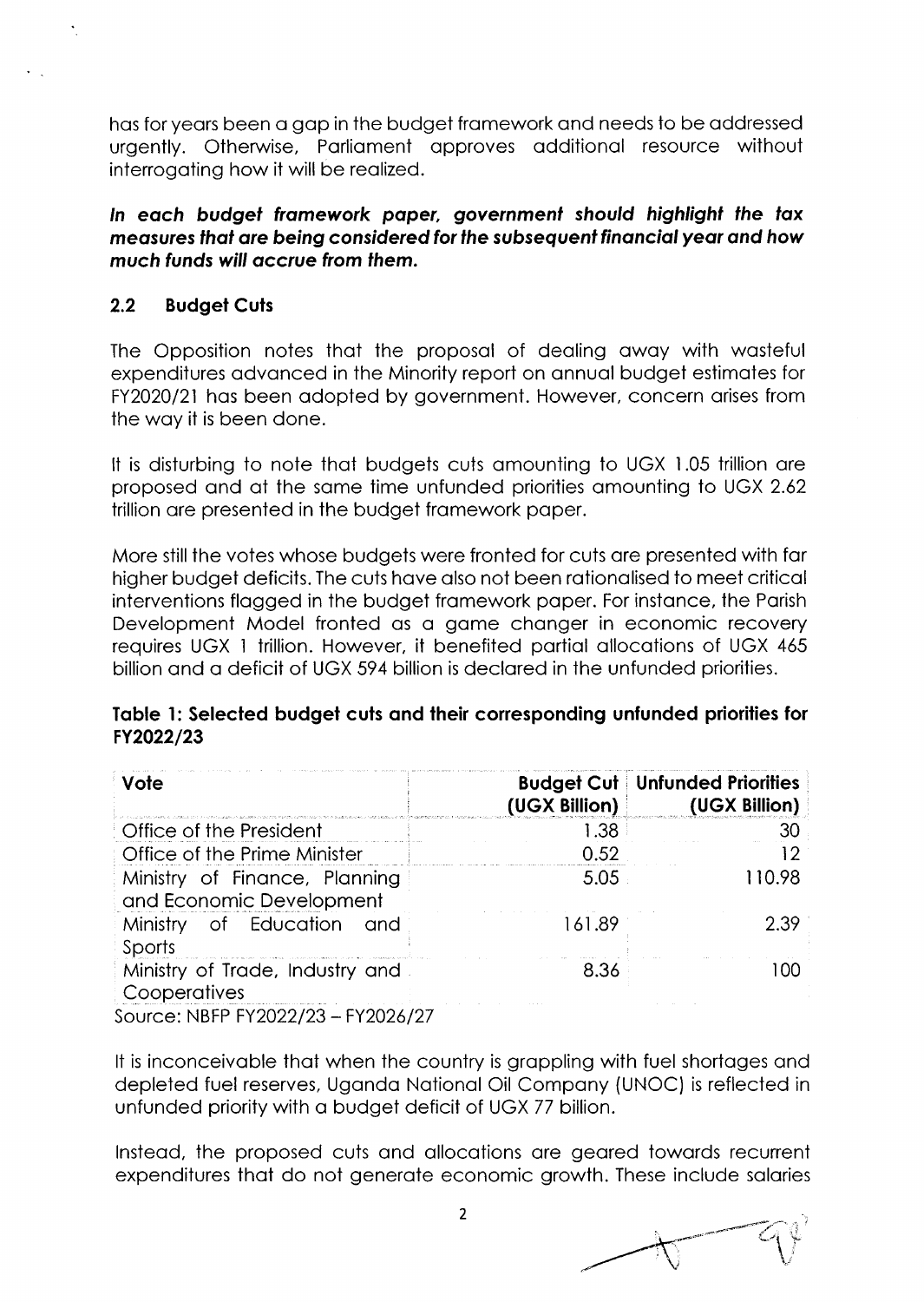(UGX 400 billion), ex-grotio (UGX 500 million), woge ond pension shortfolls (UGX 246 billion) ond new odministrotive units (UGX l48 billion).

### All funds realised from budget cuts should be allocated to development rather than recurrent or consumptive expenditures.

### 2.3 Contempt of Parliament

The budget framework paper indicates that funds amounting to UGX 205.5 billion ore being reollocoted from weolth funds into Porish Development Model in contravention of resolution of Parliament resolution. It was resolved that the existing poverty alleviation programmes or wealth funds are maintained and government finds new resources for the Porish Development Model2.

### Ihe Resolulion of Porliomenf defening govetnmenf from reollocoting funds from existing poverty alleviation programmes or wealth funds should be adhered to.

### 2.4 Parish Development Model

Government hos emborked on rolling out the Porish Development Model os o notionol development strotegy. However, the model is olreody chollenged with unfilled parish structures, political labelling and haphazard alignments within government. It is marred with conflicting approaches and duplications within the programme-based budgeting approach. This is mainly attributed to poor plonning ond weok olignment ocross the progrommes.

Awore thot oll governmenf ogencies olreody hod ollocofed resources, they should decenfrolise fheir services fo porish model other thon creofion of new execufion sfrucfures.

### 2.5 Progromme Bosed Budgeting

The odopted progromme bosed budgeting is less tronsporent ond weokens oversight for there is o complete obscuring of octivities thot ore ollocoted public funds. Activities or interventions determine resource ollocotions not the outcomes.

lnsteod, it is moinly populoted with indicotors for which mojority of the generol public will be challenged in identifying what their tax payments accrue to in their locolities. Besides, the budget fromework poper is looded with nonfinonciol indicotors. Hence o risk of following up budget ollocotions. This roises the risk of progrommes not corresponding to their outputs os well os budget ollocotions.

.-L;  $-1$ 

<sup>&</sup>lt;sup>2</sup> Parliament of Uganda, 2021. Hansard of Wednesday, 28<sup>th</sup> April 2021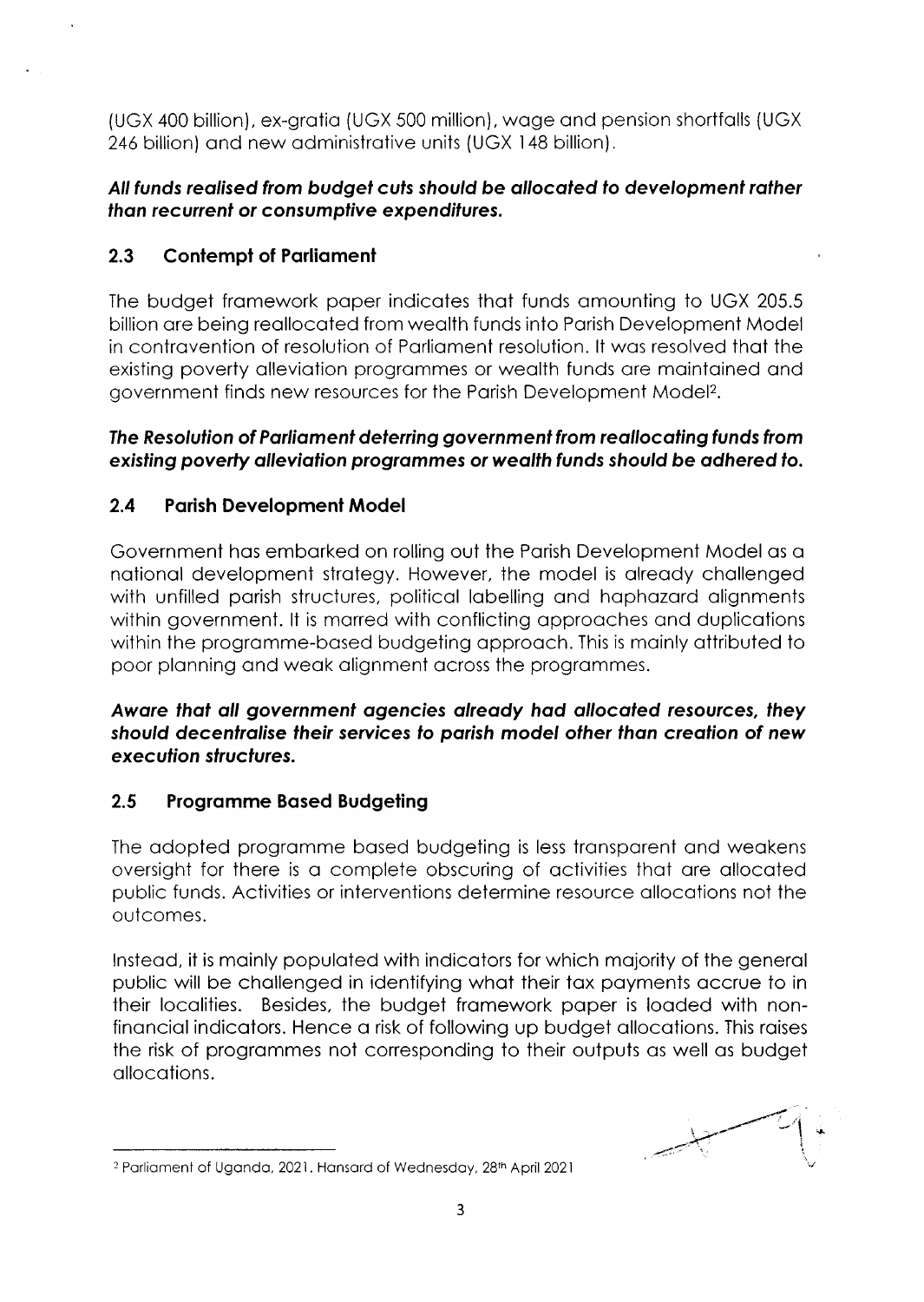A hybrid approach of programme and output budgeting should be adopted so as to ensure tracking of outcomes, improve transparency, oversight and accountability.

#### $3.0$ **MACROECONOMIC FORECAST ANALYSIS**

#### $3.1$ **Public Debt Pandemic**

While it is indicated that stock of public debt by June 2021 was UGX 69.51 trillion, it had risen to UGX 73.78 trillion within the months of June - October 2021. This is mainly attributed to commitment of new domestic debt during the period of UGX 1.67 trillion<sup>3</sup>. This is non concessional, market based, increases risks of rollover i.e. endless 'pits' of debt recycling and debt servicing costs. The debt management costs are a lost resource that would be channeled towards provision of quality health care, education, housing, protection of environment and innovations among others.

The debt management costs have risen from UGX 8.58 trillion in FY2017/18 to UGX 15.11 trillion in FY2021/22. The costs are mainly attributed to domestic debt.

| <b>Item</b>                                                  | Approved<br><b>Budget</b><br>FY2017/18<br>(UGX 000) | Approved<br><b>Budget</b><br>FY2018/19<br>(UGX 000) | Approved<br><b>Budget</b><br>FY2019/20<br>(UGX 000) | Approved<br><b>Budget</b><br>FY2020/21<br>(UGX 000) | Approved<br><b>Budget</b><br>FY2021/22<br>(UGX 000) |
|--------------------------------------------------------------|-----------------------------------------------------|-----------------------------------------------------|-----------------------------------------------------|-----------------------------------------------------|-----------------------------------------------------|
| Loan interest                                                | 380,386,967                                         | 340,832,532                                         | 544,648,699                                         | 868,934,344                                         | 1,054.536,553                                       |
| Commitment<br>charges                                        | 67,026,309                                          | 25,837,622                                          | 15,614,958                                          | 52,824,053                                          | 20,678,365                                          |
| Debt<br>management<br>fees                                   |                                                     | 15,000,000                                          | 65,000,000                                          | 103,461,024                                         | 132,133,579                                         |
| <b>Bills</b><br>Treasury<br>(interest)                       | 825,212,974                                         | 388,436,993                                         | 564,955,534                                         | 597,502,527                                         | 857,066,221                                         |
| <b>Bonds</b><br>(interest)                                   | 1,246,796,609                                       | 1,742,500,000                                       | 2,043,700,000                                       | 2,361,885,916                                       | 2,763,749,759                                       |
| External debt<br>repayment<br>(Budgeting)                    | 589,773,562                                         | 894,059,493                                         | 723,318,387                                         | 1,228,943,808                                       | 1,903,015,501                                       |
| <b>Bills</b><br><b>Treasury</b><br>Redemption<br>(Budgeting) | 3,875,090,529                                       | 3,991,800,000                                       | 4,514,800,000                                       | 5,291,270,998                                       | 6,483,239,054                                       |
| Treasury<br><b>Bonds</b><br>Redemption<br>(Budgeting)        | 1,598,389,600                                       | 1,279,688,098                                       | 1,847,102,620                                       | 2,194,869,972                                       | 1,901,472,123                                       |
| Total<br>Source: MoFPED                                      | 8,582,676,550                                       | 8,678,154,738                                       | 10,319,140,198                                      | 12,699,692,642                                      | 15, 115, 891, 155                                   |

Table 2: Costs of Debt Management in FY2017/18 - 2021/22

<sup>3</sup> Bank of Uganda, 2021. State of the Economy Report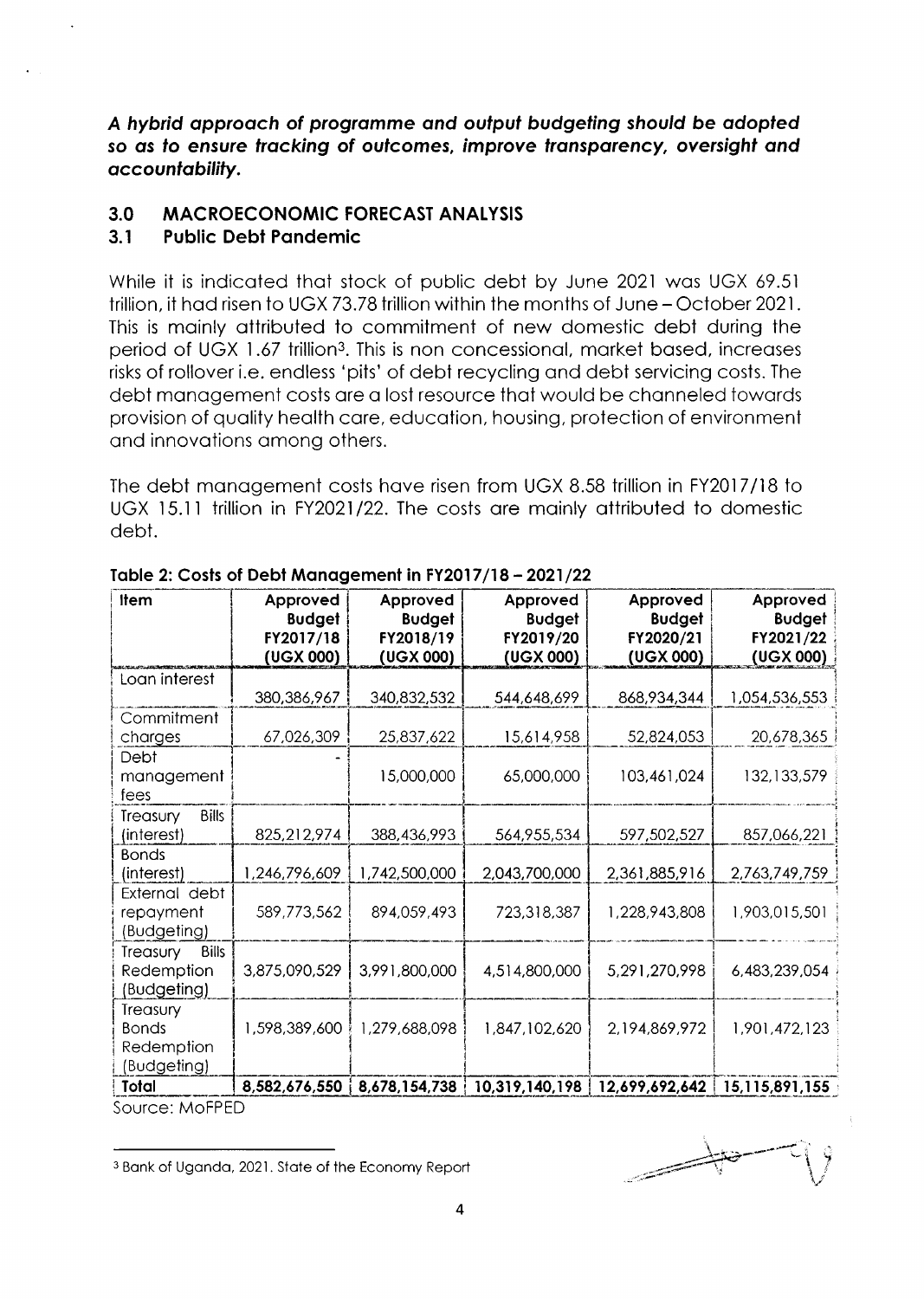Governmenf consider concessionol loons ond ceose commifmenf of nonconcessionol loons for oll ifs deyelopmenf projecfs.

Whereas the proposed debt consolidation attempts are welcome, there is need for a public, extensive and participatory enquiry of committed debt beyond the initiofiyes underfoken by the Ministry of Finonce, Plonning ond Economic Development. The debt audit should target the entire cycle of identification, appraisal, negotiation, approval, implementation, monitoring and evaluation. It is best suited that a Select Committee of Parliament is consfifufed fo underfoke the enquiry.

#### 3.2 Domestic Borrowing

The country is struggling to ottroct concessionol loons. lt is increosingly relying on costly non-concessionol loons thot ore projected to influence the increose in amortization (payment of principal) from UGX 1.78 trillion in this FY2021/22 to UGX 2.46 trillion in FY2022/23. This subsequently contributes to increase in the cost of interest poyments. They ore projected to increose from UGX 4.69 trillion in FY2021/22 to UGX 5.08 trillion in FY2022/23.

Domestic borrowing constitutes o greoter portion of interest poyments. Since FY2010/11, interest payments attributed to domestic borrowing has been devioting wider from externol loons. This is o couse of hemorrhoge for the lenders mainly commercial banks majority of whom are foreign owned repatriate profits out of the country. There is no indication of a reversal in the neor future given the non-stringent provisions under Section 36(5) of the Public Finance Management Act. Parliamentary approval is not required for loans roised through issuonce of securities.



#### Figure 1: Trends of interest payments from FY2010/11 - FY2020/21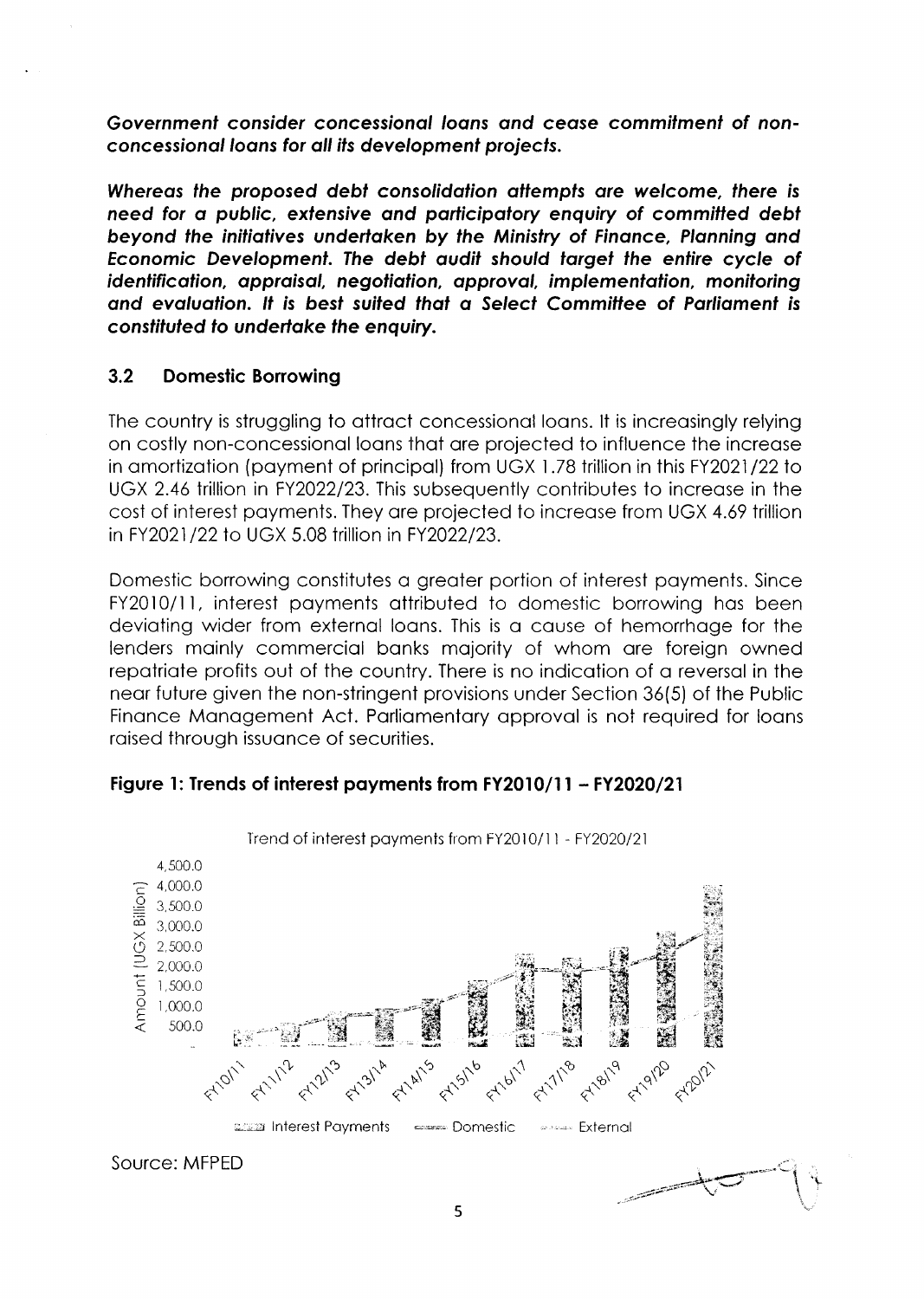Ihere is need fo speorheod reforms in fhe slructuring ond operofions of governmenf so os fo improve ifs effecfiveness ond efficiency.

Secfion 36 of the Public Finonce Monogemenf Acf should be omended fo creofe o mechonism through which Porliomenf opproves oll loons roise through issuonce of securifies wifhout undue deloy.

#### 3.3 Return on lnvestment

The country's return on public investment is quite deplorable. For every dollar invested o return of only 0.8 worth of economic octivity is reolized. This is lorgely ottributed to myriod of foctors thot include odhoc implementotion of investments, lock of counterport funding, compensotion chollenges, deloyed completion of projects, corruption, politicol interference, procurement flows, weak coordination and monitoring among others<sup>4</sup>. Critical is the fact that most of the investment projects being flogged in the Notionol Development Plon ond Public lnvestment Plon lock feosibility studies for they ore odopted bosed on concepts or ideo. Hence it is difficult to determine their costing forecost with certoin level of certointy ond subsequently their return in terms of economic octivity. No wonder, it is indicoted in the budget fromework poper thot government hos reolized ofter yeors of wosteful expenditures thot l7 projects were at risk and due for renegotiation or canceling. So far government had spent USD 457 million (approximately UGX 1.7 trillion) and USD 757 million (opproximotely UGX 2.8 trillion) wos undisbursed.

#### Section 43 of the Public Finance Management Act should be amended to create a provision that demands a project that is to be funded by loans and grants to present a feasibility study.

Through a Motion, Parliament should critically enquire into each of the 17 projecfs so os fo oddress lhe persisfenf wosfoge in ferms of commifmenf fees ond interesf poymenfs for non-producfiye debf.

#### 3.4 Unsustainable Alternative Financing

Due to difficulty in ottoining concessionol finoncing, government hos resorted to more costly alternatives such as Public Private Partnership (PPP), prefinancing, contract financing and promissory notes among others. These lock out local investors that lack sufficient capital to investment in huge infrostructurol projects.

Government hos olso resorted to mechonisms thot entrench inequolities in society by committing to collateralized private debt which guarantees revenue streams such as Entebbe Express Highway. On other instances,

I -j'  $\sim$ L' .--.-:'? ''  $\bigwedge$ 

<sup>&</sup>lt;sup>4</sup> World Bank, 2016. Uganda Economic Update 7<sup>th</sup> Edition. From Smart Budgets to Smart Returns: Unleoshing the Power of Public lnvestment Monogemenl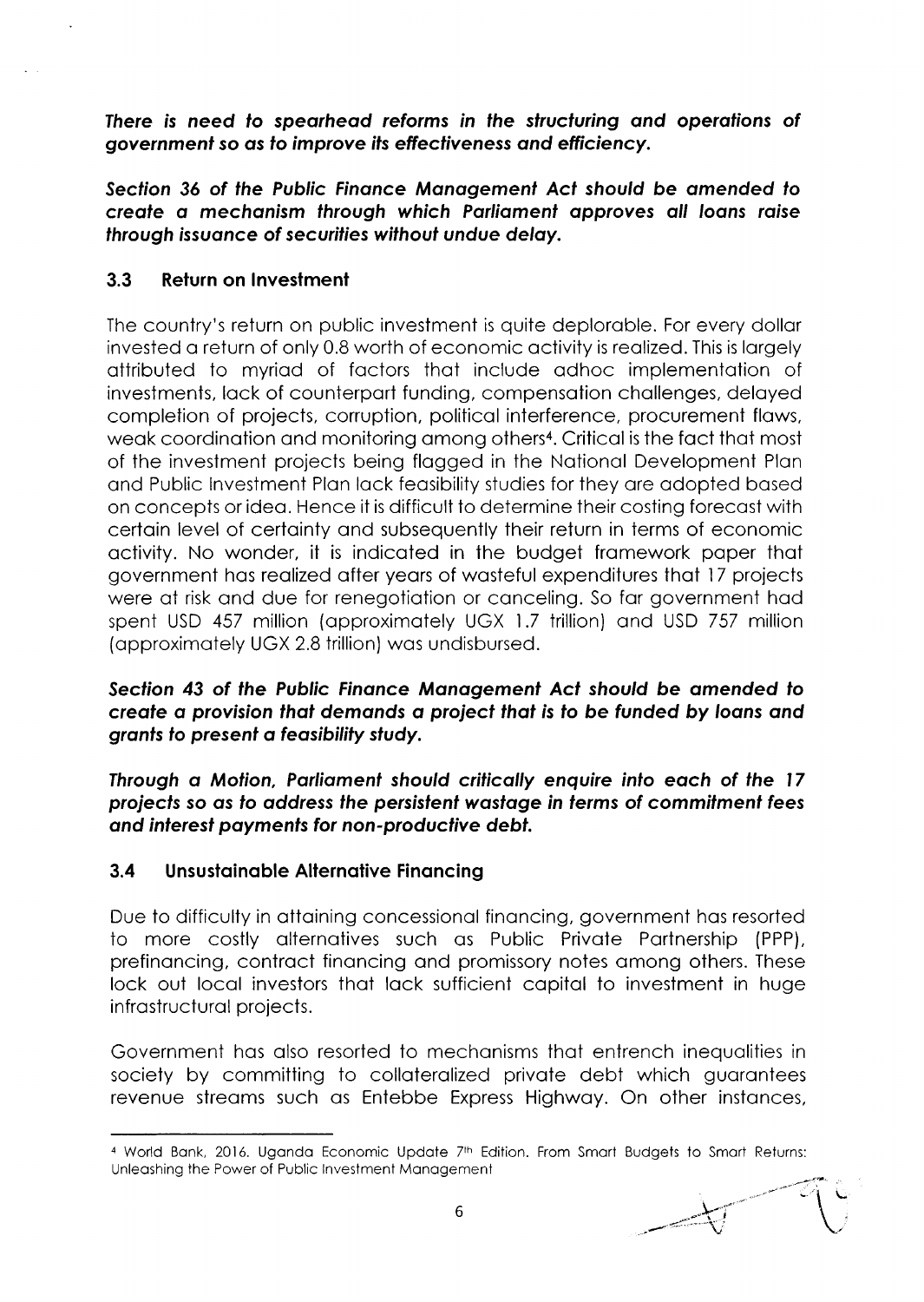government has considered issuance of sovereignty guarantees such as promissory notes as was the case for the stalled Lubowa Hospital as well as forfeiting sovereignty through creation of escrow accounts in event of default.

Unfortunately, apart from PPPs, the rest of the alternative financing mechanisms lack elaborate policy and legal frameworks.

### Legal frameworks should be developed for emerging alternative financing mechanisms particularly prefinancing and contract financing among others.

Effort should be geared towards improving governance of public corporations so as to improve their worthiness for capital market financing models such as selling of equity.

#### 4.0 **FISCAL FORECAST ANALYSIS**

#### $4.1$ Unclear Criteria for determination of Contingent Liabilities

There is an escalating rise in contingent liabilities which when they materialize lead to accumulation of public debt and erosion of sustainability of public  $finances<sup>5</sup>$ .

As of June 2020, contingent liabilities were over UGX 5 trillion<sup>6</sup>. Liabilities accruing from public corporations amounted to UGX 2.18 trillion for guarantying of loans. Other liabilities arise from grants and government contributions UGX 3.24 trillion, legal proceedings UGX 10.40 billion and local governments UGX 136.88 billion. Liabilities are also incurred for public private partnerships such as Kampala – Jinja Expressway, Kampala Waste Management treatment facility at Dundu in Mukono district, ICT park in Entebbe, National Council of Sports Complex in Lugogo, National Theatre, Nommo Gallery, Mulago Hospital Car Park, Gulu logistics Hub and Uganda Rural Water Development Project<sup>7</sup>. However, the value of guarantees of these projects could not be established.

There also guarantees made to private enterprises amounting to UGX 10.43 billion as at end of June 2020 as indicated in table below<sup>8</sup>. The criteria of determining who qualifies for the guarantees is ambiguous. This raises the risk of abuse through discretionally selection. The value of guarantees of private enterprises could not be established.

<sup>&</sup>lt;sup>5</sup> Bank of Uganda, 2021. BOU Views on the Charter for Fiscal Responsibility

<sup>&</sup>lt;sup>6</sup> Ministry of Finance, Planning and Economic Development, 2021. Report on Public Debt, Guarantees other Financial Liabilities and Grants for FY2020/21

<sup>&</sup>lt;sup>7</sup> Ministry of Finance, Planning and Economic Development, 2021. Contingent Liabilities Annual Fieldwork Report FY2019/2020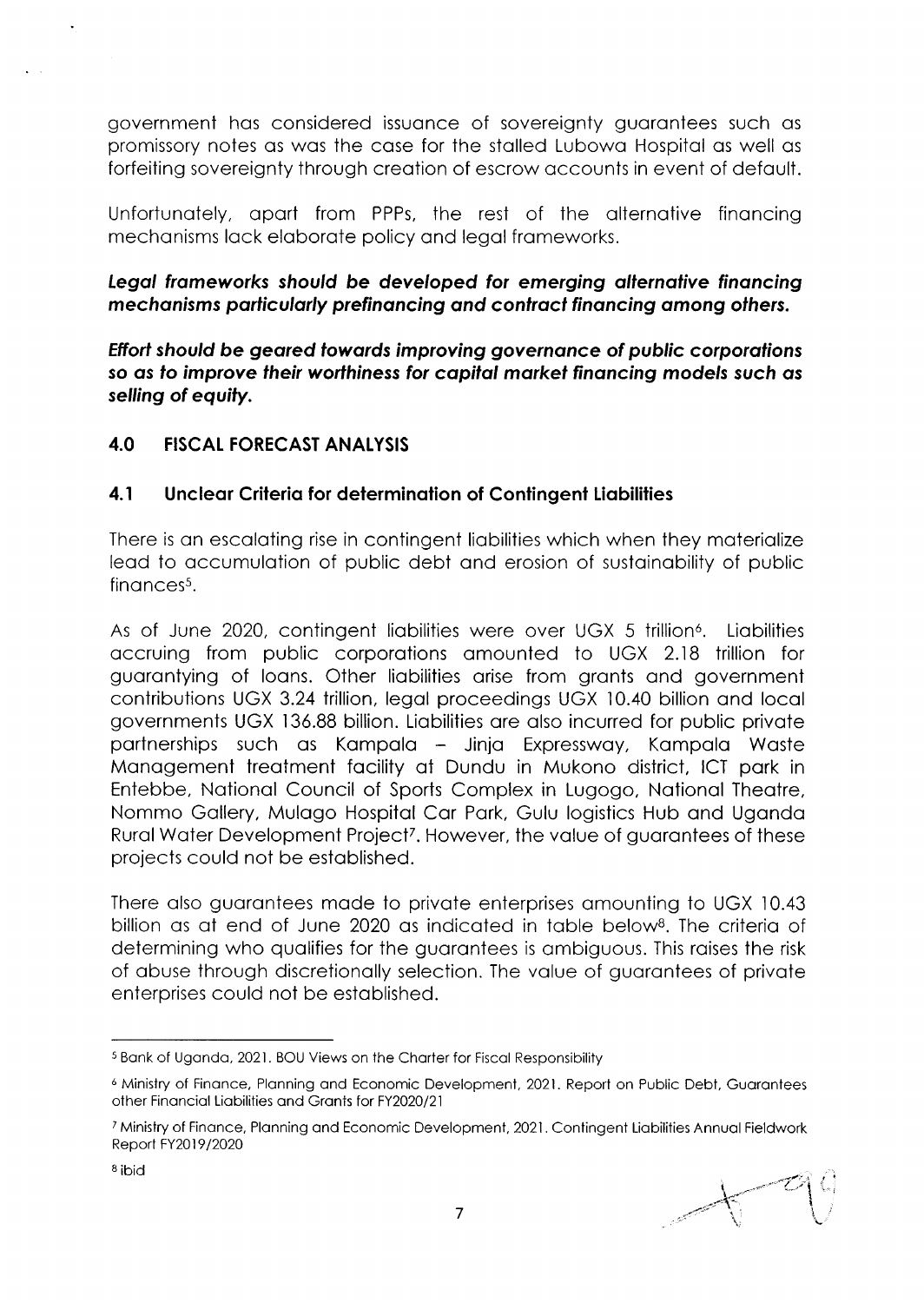## Table 3: Private Enterprises that have on-lent loans

 $\ddot{\phantom{a}}$ 

J.

| <b>Debtor Name</b>                           | <b>Directors</b>                                                                                                            | <b>Balance in UGX as at</b><br>30.06.2020 |
|----------------------------------------------|-----------------------------------------------------------------------------------------------------------------------------|-------------------------------------------|
| Akamba Uganda Limited                        | Mohamood Noordin<br><b>Thobani</b><br>Zulfikar Noordin Thobani<br>Niaz Hassanali Nathoo<br>Nazir Nathoo                     | 329,045,798                               |
| <b>Baggrey Trading Company Limited</b>       | Godfrey Kirumira<br>Moses Kalungi<br>Kalungi Kirumira                                                                       | 358,326,024                               |
| BTS (U) Limited                              |                                                                                                                             | 173,730,610                               |
| <b>Central Purchasing Company</b><br>Limited |                                                                                                                             | 5,326,322,326                             |
| Dick Kizito                                  |                                                                                                                             | 169,378,642                               |
| <b>G M Combine</b>                           |                                                                                                                             | 368,008,078                               |
| <b>G M Turnpeco Limited</b>                  |                                                                                                                             | 55,576,260                                |
| HighWay Motors Limited                       |                                                                                                                             | 101,965,214                               |
| Jasaba Pharmacueticals Limited               | James Sali Babumba<br>Anne Babumba<br>Edith Mary Babumba                                                                    | 209,906,779                               |
| Kibuguma Coffee Growers Limited              | Johnson Saimon<br>Kiwanuka<br>Sowedi Nsibambi<br>Haji Ahamed Munafu                                                         | 58,300,476                                |
| Makyo Enterprises Limited                    |                                                                                                                             | 36,624,535                                |
| Marks Pharmaceuticals Ltd                    | Musiitwa Robert<br>Namutebi Harriet<br>Kavuma Barbara                                                                       | 72,487,473                                |
| Mpiima Trading Company Limited               | Dick Musisi Mpiima<br>Elizabeth Nakungu                                                                                     | 58,673,804                                |
| <b>Oscar Industries Limited</b>              |                                                                                                                             | 2,703,785                                 |
| Seki Trading Company Limited                 | Gordfrey Sekiwunga<br>Angel Peace<br>Rwanjagarara<br>Daphine Ann Nabatanzi                                                  | 145,683,024                               |
| Sembule Steel Mills Limited                  | Christopher C.<br><b>Tonny Edward</b><br>Francis Sembuya                                                                    | 385,862,329                               |
| <b>Tank Hill Quarry Limited</b>              | George Kyaligonza<br>Joshua Kwezi<br>Jackson Doleera<br>Lalji Premji                                                        | 37,343,399                                |
| Uganda Motors Ltd                            | <b>Managing Director</b><br><b>Director of Operations</b><br>Marketing Manager<br>Director of Finance<br>Purchasing Manager | 118,469,894                               |
| <b>UPET</b>                                  |                                                                                                                             | 2,424,794,521                             |

**Total Loans** Source: MoFPED

2,424,794,521 10,433,202,971

پ<br>ا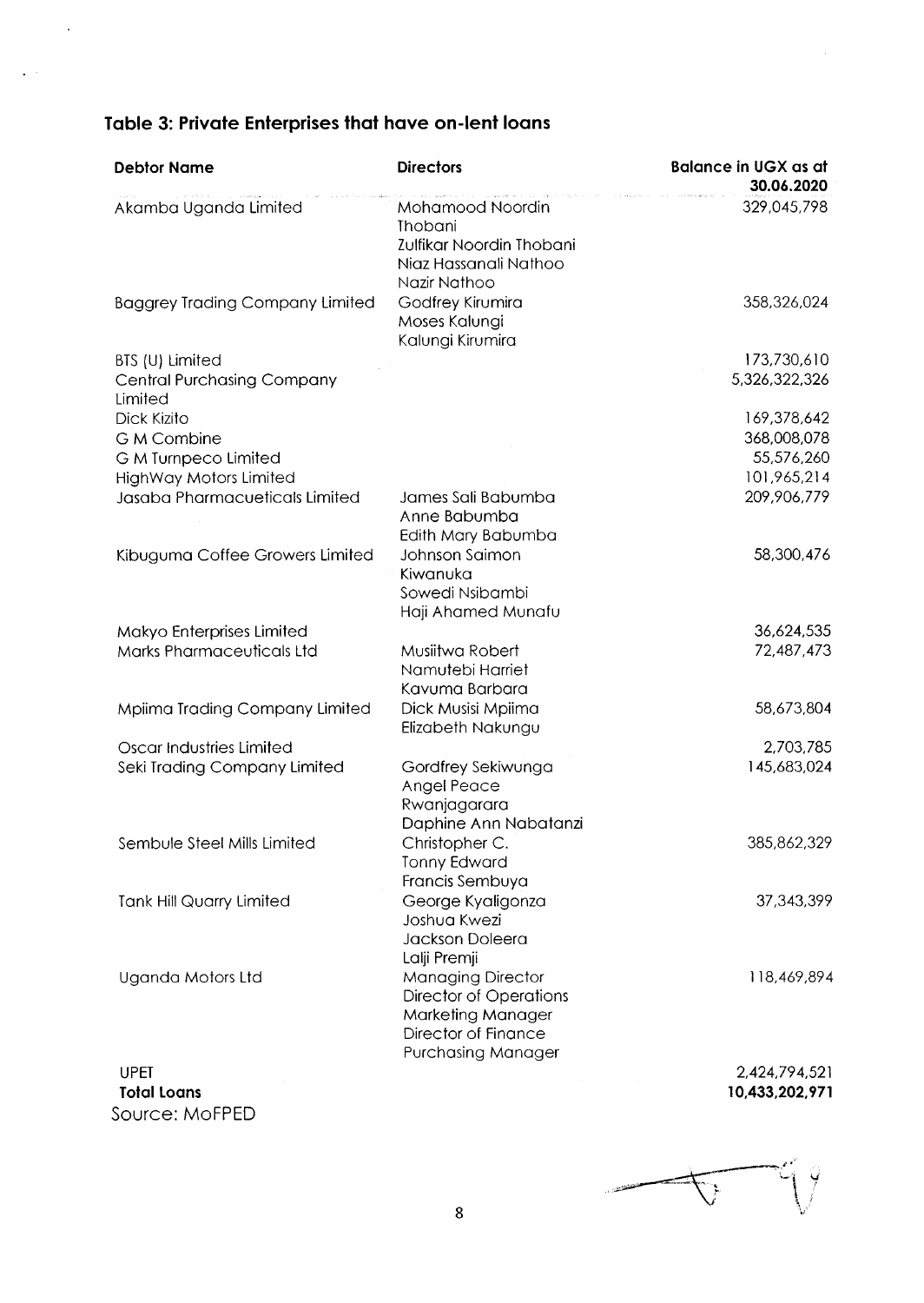The criteria for benefiting from government guarantees should be disclosed to ensure transparency and fairness in their access.

The budget framework paper should explicitly declare the stock of contingent liabilities and beneficiaries that are likely to fall due within the subsequent financial year.

#### $4.2$ **Capital Flight**

Majority of the beneficiaries of public contracts and incentives are foreign owned companies that repatriate profits or close business once the contracts and incentives cease. This is mostly pronounced in the construction particularly roads, water and manufacturing sub sectors.

| S.No             | Project                                                    | Contract<br><b>Works</b><br>Value (UGX) | <b>Source of Funding</b> | Contractor<br><b>Works</b><br>and<br>Origin        |  |  |
|------------------|------------------------------------------------------------|-----------------------------------------|--------------------------|----------------------------------------------------|--|--|
|                  | <b>Development Projects - New Roads Under Construction</b> |                                         |                          |                                                    |  |  |
| $\mathbf{I}$     | Kampala                                                    | 479.172m<br><b>USD</b>                  | China EXIM Bank          | China Communications                               |  |  |
|                  | Entebbe                                                    | (UGX 1,725 bn)                          |                          | Construction<br>Company                            |  |  |
|                  | Expressway (51km)                                          |                                         |                          | (CCCC) - China                                     |  |  |
| $\overline{2}$   | Kampala Northern                                           | Euros<br>67.934<br>m                    | European<br>Union        | Mota Engil Enginharia E                            |  |  |
|                  | Project<br><b>Bypass</b><br>(KNBP)<br>Expansion            | (UGX 258.2 bn)                          | (EU)/EIB                 | Contrucao SA - Portugal                            |  |  |
|                  | (17km)                                                     |                                         |                          |                                                    |  |  |
|                  | <b>Reconstruction/Upgrading Projects</b>                   |                                         |                          |                                                    |  |  |
| $\mathbf{3}$     | Hoima - Kaiso -                                            | UGX 360.605 bn                          | GoU                      | Kholin<br>Construction                             |  |  |
|                  | Tonya Road (92km)                                          |                                         |                          | Company - Turkey                                   |  |  |
| $\boldsymbol{A}$ | Vurra - Arua -                                             | UGX 138.861 bn                          | World Bank               | Chongqing International                            |  |  |
|                  | Road<br>Oraba                                              |                                         |                          | Construction                                       |  |  |
|                  | (92km)                                                     |                                         |                          | Corporation<br>(CICO)                              |  |  |
|                  |                                                            |                                         |                          | China                                              |  |  |
| 5                | Mbarara - Kikagati                                         | UGX 178.227 bn                          | GoU                      | Communications<br>China                            |  |  |
|                  | - Murongo Bridge                                           |                                         |                          | Construction Company                               |  |  |
|                  | (74km)                                                     |                                         |                          | (CCCC) - China                                     |  |  |
| 6                | Gulu - Atiak Road                                          | UGX 89.669 bn                           | World Bank               | China<br>Henan                                     |  |  |
|                  | (74km)                                                     |                                         |                          | International Corporation<br>Group (CHICO) - China |  |  |
| $\overline{7}$   | Nimule<br>Atiak<br>$\overline{\phantom{m}}$                | UGX 53.74 bn                            | International<br>Japan   | China<br>Railway (Wuju)                            |  |  |
|                  | Road (35km)                                                |                                         | Corporation Agency       | Group 5 Corporation -                              |  |  |
|                  |                                                            |                                         | (JICA)                   | China                                              |  |  |
| 8                | Ishaka - Kagamba                                           | UGX 111.6 bn                            | GoU                      | General Nile and Dott                              |  |  |
|                  | Road (35.4km)                                              |                                         |                          | <b>Services</b><br>Ltd<br>JV                       |  |  |
|                  |                                                            |                                         |                          | India/Uganda                                       |  |  |
| 9                | Moroto                                                     | <b>UGX 228 bn</b>                       | GoU                      | China Road and Bridge                              |  |  |
|                  | Nakapiripiriti                                             |                                         |                          | Corporation - China                                |  |  |
|                  | (93km)                                                     |                                         |                          |                                                    |  |  |

### Table 4: Selected major roads projects and contractors in Uganda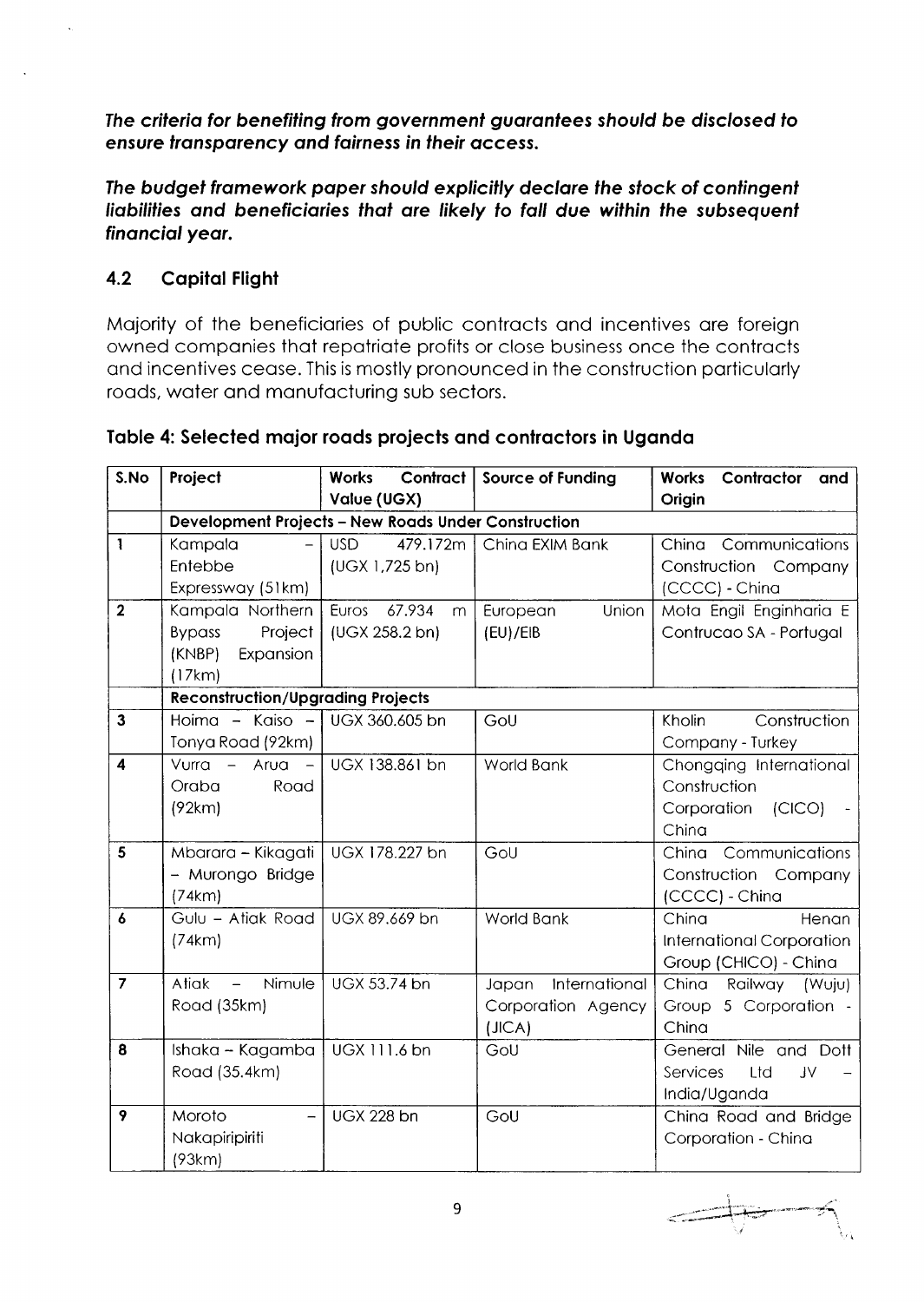| S.No | Project                                                     | Contract<br><b>Works</b> | <b>Source of Funding</b>     | Contractor and<br>Works                        |
|------|-------------------------------------------------------------|--------------------------|------------------------------|------------------------------------------------|
|      |                                                             | Value (UGX)              |                              | Origin                                         |
| 10   | Fort<br>Portal<br>$\overline{\phantom{m}}$                  | UGX 117.942 bn           | World Bank                   | China<br>Railway Seven                         |
|      | Kamwenge Road                                               |                          |                              | Group Co. Ltd (CRSG) -                         |
|      | (66km)                                                      |                          |                              | China                                          |
| 11   | <b>Ntungamo</b><br>$-$                                      | UGX 85.90 bn             | <b>Trademark East Africa</b> | Zhongmei Engineering                           |
|      | Mirama Hills<br>(37)                                        |                          | (TMEA)                       | Group Ltd - China                              |
|      | km                                                          |                          |                              |                                                |
| 12   | Mpigi - Kanoni                                              | UGX 123.770 bn           | GoU                          | Energoprojekt                                  |
|      | Road (65km)                                                 |                          |                              | Niskogradnja AD - Serbia                       |
| 13   | Kanoni<br>$\equiv$                                          | UGX 239.120 bn           | GoU                          | China Railway No. 3                            |
|      | Sembabule - Villa                                           |                          |                              | Engieering Group Co. Ltd                       |
|      | Maria Road (110                                             |                          |                              | - China                                        |
|      | km)                                                         |                          |                              |                                                |
| 14   | Mukono – Kyetume                                            | UGX 253.940 bn           | GoU                          | SBI/Reynolds                                   |
|      | Katosi/Nyenga                                               |                          |                              | Construction Company                           |
|      | Road (74 km)                                                |                          |                              | (RCC) JV - Israel                              |
| 15   | Olwiyo - Gulu                                               | UGX 164.025 bn           | GoU                          | Zhongmei<br>Engineering                        |
|      | Road (70.3 km)                                              |                          |                              | Group Ltd - China                              |
| 16   | Gulu - Acholibur                                            | UGX 164.199bn            | GoU                          | China Railway No. 5                            |
|      | Road (77.7 km)                                              |                          |                              | Engineering Group Co.                          |
|      |                                                             |                          |                              | Ltd - China                                    |
| 17   | Acholibur - Kitgum                                          | UGX 195.102 bn           | GoU                          | Chongqing International                        |
|      | Musingo Road                                                |                          |                              | Construction                                   |
|      | $(86.4 \text{ km})$                                         |                          |                              | Corporation (CICO)                             |
|      |                                                             |                          |                              | China                                          |
| 18   | Musita – Lumino – $\vert$ UGX 206.784 bn                    |                          | GoU                          | Railway<br>18th<br>China                       |
|      | Busia/Majanji (104                                          |                          |                              | Bureau (Group) Co. Ltd -                       |
|      | Km                                                          |                          |                              | China                                          |
| 19   | Bulima - Kabwoya                                            | UGX 141.9 bn             | African Devlopment           | China Railway No. 5                            |
|      | $(66$ Km $)$                                                |                          | Bank (AfDB)/ DFID            | Engineering Group Co.                          |
|      |                                                             |                          |                              | Ltd - China                                    |
| 20   | Kyenjojo<br>$\overline{\phantom{0}}$                        | <b>UGX 215 bn</b>        | International                | Shengli<br>Engineering                         |
|      | Kabwoya<br>Road                                             |                          | Development                  | Construction (Group) Co.                       |
|      | (100 km)                                                    |                          | Association                  | Ltd of Shengli Oilfield -                      |
|      |                                                             |                          | (IDA)/World<br><b>Bank</b>   | China                                          |
|      |                                                             |                          | (WB)                         |                                                |
| 21   | Mubende                                                     | UGX 484.887 bn           | GoU                          | Communications<br>China                        |
|      | Kakumiro - Kagadi                                           |                          |                              | Construction<br>Company                        |
|      | Road (107 km)                                               |                          |                              | (CCCC) - China                                 |
| 22   | <b>Bumbobi</b><br>-                                         | UGX 140.724 bn           | African Devlopment           | China State Construction                       |
|      | Lwakhakha<br>Road                                           |                          | Bank (AfDB)                  | Engineering Ltd - China                        |
|      | (44 km)                                                     |                          |                              |                                                |
| 23   | <b>Rehabilitation Projects</b><br>Mbale                     |                          |                              |                                                |
|      | Tororo<br>$\overline{\phantom{a}}$                          | UGX 63.804 bn            | GoU                          | Services<br>Ltd<br>Dott                        |
| 24   | Road (49 km)<br>Mbale<br>Soroti<br>$\overline{\phantom{m}}$ | UGX 108.124 bn           | GoU                          | India/Uganda<br>Services<br><b>Dott</b><br>Ltd |
|      | Road (102 km)                                               |                          |                              | India/Uganda                                   |
|      |                                                             |                          |                              |                                                |

 $\ddot{\phantom{a}}$ 

l,

I 矿  $\overline{\phantom{a}}$ **TO**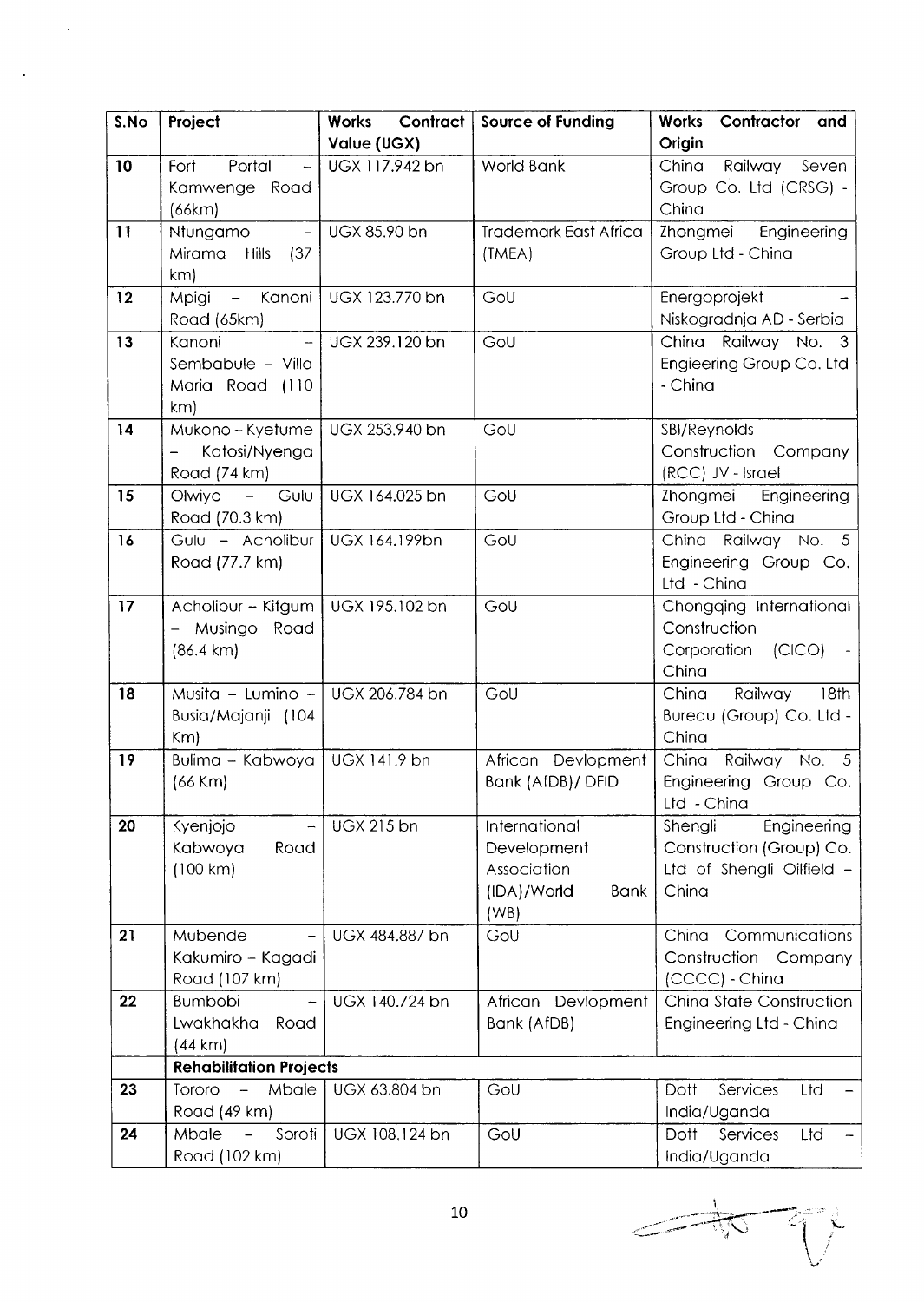| S.No | Project                  | Contract<br><b>Works</b> | <b>Source of Funding</b> | Works Contractor and              |
|------|--------------------------|--------------------------|--------------------------|-----------------------------------|
|      |                          | Value (UGX)              |                          | Origin                            |
| 25   | Jinja – Kamuli Road      | UGX 79.846 bn            | GoU                      | <b>Dott</b><br>Services<br>Ltd    |
|      | (57 km)                  |                          |                          | India/Uganda                      |
| 26   | <b>Buteraniro</b>        | Euros 51.123<br>m        | European Union (EU)      | Construction<br>Reynolds          |
|      | Rwentobo road (59        | (UGX 194.3 bn)           |                          | Company (RCC) - Israel            |
|      | km)                      |                          |                          |                                   |
| 27   | Rwentobo                 | Euros<br>65.808<br>m     | European Union (EU)      | Construction<br>Reynolds          |
|      | Kabale - Katuna          | (UGX 250.1 bn)           |                          | Company (RCC) - Israel            |
|      | Road (65 km)             |                          |                          |                                   |
| 28   | <b>Bypass</b><br>Mbarara | 49.042<br>Euros<br>m     | European Investment      | China Railway<br>Seven            |
|      | Project (41 km)          | (186.4 b)                | Bank (EIB)               | Group Co. Ltd - China             |
| 29   | Kiryandongo              | UGX 56.705 bn            | GoU                      | China Communications              |
|      | Karuma - Kamdini         |                          |                          | Construction Company              |
|      | Road (59 km)             |                          |                          | (CCCC) - China                    |
| 30   | Kamdini<br>- Gulu        | UGX 71.436 bn            | GoU                      | China Communications              |
|      | Road (62 km)             |                          |                          | Construction Company              |
|      |                          |                          |                          | (CCCC) - China                    |
| 31   | Mukono-Kayunga           | UGX 223.126 bn           | GoU                      | <b>SBI International Holdings</b> |
|      | - Njeru Road (94         |                          |                          | - Israel                          |
|      | km                       |                          |                          |                                   |
| 32   | Namunsi - Sironko -      | UGX 50.150 bn            | GoU                      | China Civil Engineering           |
|      | Muyembe/                 |                          |                          | Construction                      |
|      | Kapchorwa Road           |                          |                          | Corporation (CCECC) -             |
|      | (65 km)                  |                          |                          | China                             |
| 33   | Nansana - Busunju        | UGX 54.29 bn             | GoU                      | Spencon Services Ltd -            |
|      | Road                     |                          |                          | India/Uganda                      |
| 34   | Nakalama - Tirinyi -     | UGX 73.36 bn             | GoU                      | Dott Services Limited -           |
|      | Mbale Road (102          |                          |                          | India/ Uganda                     |
|      | km                       |                          |                          |                                   |
| 35   | Kyenjojo<br>Fort<br>$-$  | UGX 71.435 bn            | GoU                      | China Wu Yi Co. Ltd -             |
|      | portal Road<br>(50)      |                          |                          | China                             |
|      | km                       |                          |                          |                                   |
| 36   | Hima - Katunguru         | UGX 83.258 bn            | GoU                      | China Railway No. 3 -             |
|      | Road (60 km)             |                          |                          | China                             |

Source: Deportment of Reseorch Services

While the country commits huge amounts of external financing that accrue high amortization and interest payments, the economy suffers hemorrhage through copitol flight. lt should be noted thot for the lost 6 finonciol yeors, the country hos been experiencing overoge copitol flight of 69% of the copitol injected into the economy.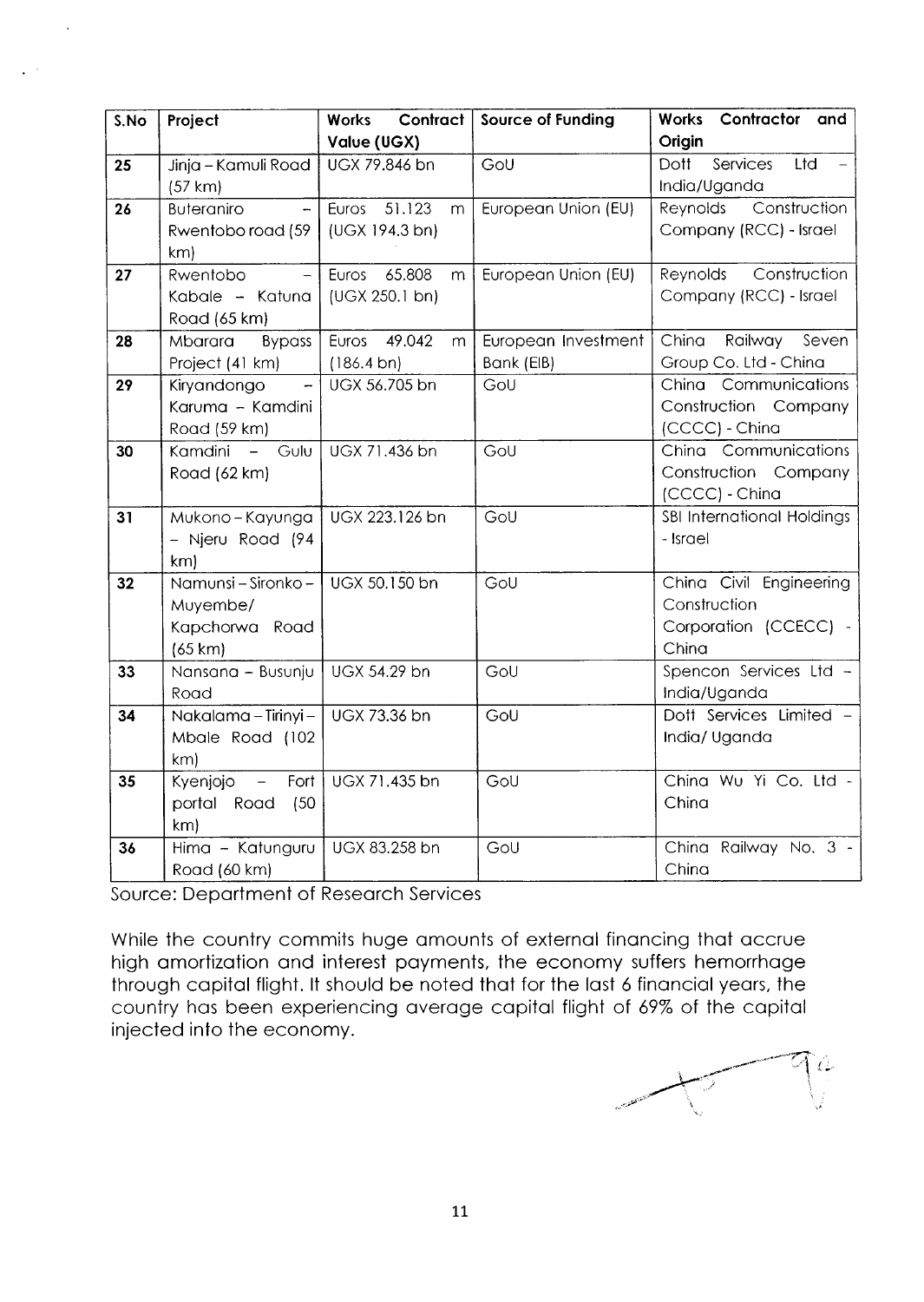| 2015/16     | 681.68  | 391.75 | 57% |
|-------------|---------|--------|-----|
| 2016/17     | 714.20  | 609.78 | 85% |
| 2017/18     | 929.03  | 777.46 | 84% |
| 2018/19     | 1217.44 | 747.56 | 61% |
| 2019/20     | 967.96  | 554.45 | 57% |
| 2020/21     | 890.41  | 599.71 | 67% |
| Source: BOU |         |        |     |

#### Table 5: Capital inflow and flight for FY2015/16 - FY2020/21

Local Content law should be developed and passed so as to maximize utilization of local expertise, goods, services and other resources in all undertakings where public funds are utilized.

Government should deliberately and competitively venture into investing into infant industries such as construction and mining industries among others where a lot of public funds are spent.

Funds should be allocated towards undertaking a study on how to facilitate reinvestment of proceeds from foreign investments into the country.

#### $4.3$ **Economy Leakages**

There are many leakages in the economy through tax expenditures, undisbursed loans, interest payments, poor project management, deemed energy, debasing and reallocations among others. These distort the economic base and spending priorities of the country.

| Table 6: Revenue foregone in FY2016/17 - 2020/21 |  |
|--------------------------------------------------|--|
|--------------------------------------------------|--|

| FY 2016/17 | FY 2017/18 | FY 2018/19 | FY 2019/20 | FY2020/21 |
|------------|------------|------------|------------|-----------|
| (UGX Bn)   | (UGX Bn)   | (UGX Bn)   | (UGX Bn)   | (UGX Bn)  |
| 391.85     | 453.79     | 1,009.84   | 851.21     | 2,358.67  |
| 815.15     | 1,323.55   | 1,434.34   | 1,855.49   | 2,195.34  |
| 960.02     | 912.46     | 1,716.37   | 2,065.15   | 3,168.51  |
| 2,167.02   | 2,689.80   | 4,160.55   | 4.771.85   | 7,722.52  |
|            |            |            |            |           |

Source: URA

Interestingly, government defaults at its obligations. It never penalizes itself but heftly penalizes an individual or company that defaults on tax obligations. The greatest defaulter is the Ministry of Finance, Planning and Economic Development which is in charge of tax policy.